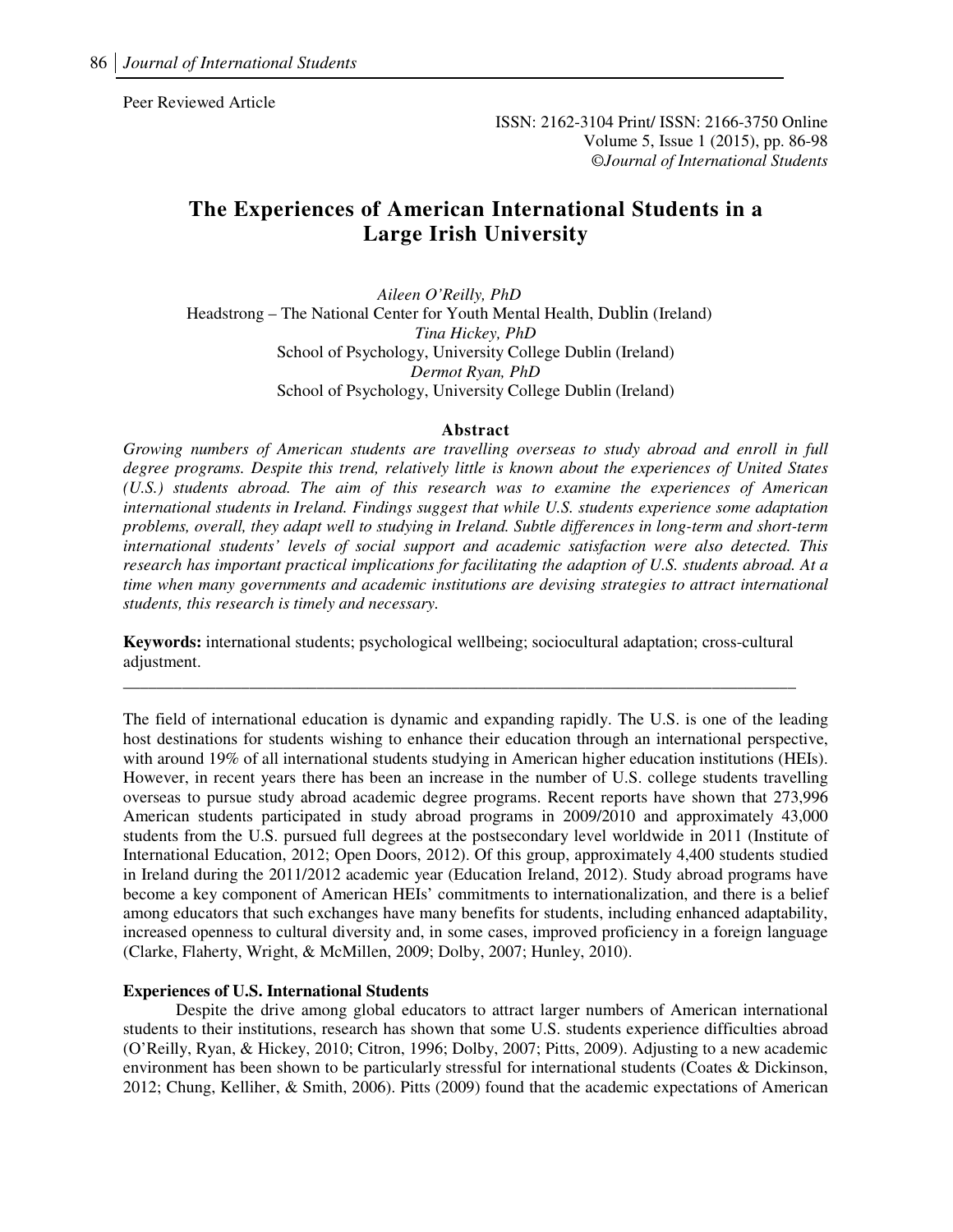students on study abroad programs in Europe were frequently unrealistic, with many students feeling shocked when they discovered that their academic responsibilities abroad were equivalent to those in their home country. Other studies have shown that U.S. students travelling to a country where English is not the first language sometimes face language difficulties which negatively impacts on their overall adjustment (Savicki, Adams, Wilde, & Binder, 2008). Language difficulties may also be experienced in Anglophone contexts. For example, American study abroad students who travelled to a country where the local language was English reported having difficulty understanding local accents and idiomatic expressions (O'Reilly et al., 2010).

As a consequence of experiencing linguistic demands, Citron (1996) found that American international students tend to retreat into their conational networks with other American students, leading to less cultural engagement. Cultural engagement has been extolled as a major benefit of studying abroad. Sociocultural adaptation, defined by Ward and colleagues (Searle & Ward, 1990; Ward & Kennedy, 1992) as an individual's ability to "fit in" or execute effective interactions in a host environment, is sometimes problematic for American international students (Kenyon, Frohard-Dourlent, & Roth, 2012; Savicki, 2010; Savicki et al., 2008). In one study, Kenyon et al. (2012) found that American students studying in Canada encountered difficulties familiarizing themselves with host country bureaucracy and expressed frustration at the unexpected nature of these difficulties. The sociocultural adaptation of American students may also be affected by prevailing attitudes toward Americans in the countries in which they sojourn. A number of studies have demonstrated that anti-American attitudes and stereotypes about Americans negatively affect U.S. international students' adjustment (Dolby, 2007; Kenyon et al., 2012). For example, Dolby (2007) recounted that participants in her study had some unpleasant interactions about American politics with host nationals due to negative perceptions about their home country. As a result, students reported consciously trying not to appear as a "typical American."

Social networks play an important role in international students' adjustment. Research indicates that forming friendships with host nationals is important because students who do so ultimately adjust to college life abroad more effectively (Hayes & Lin, 1994; Trice, 2004; Zheng & Berry, 1991). However, research with American international students has shown that many students find it difficult to form friendships with local students (Kenyon et al., 2012; Pitts, 2009). Pederson, Neighbors, Larimer and Lee (2011) argue that such difficulties ultimately hinder their cultural experience and are associated with higher levels of homesickness. However, other researchers have emphasized the importance of maintaining such conational ties since these networks appear to provide comfort and stability for students (Afshar-Mohajer & Sung, 2002; Montgomery & McDowell, 2009; Pitts, 2009). Pitts (2009) found that U.S. study abroad students used their conational networks as a resource to help them make the cognitive, behavioural and affective adjustments necessary to succeed abroad.

A further significant stressor for international students is financing their sojourn. Despite assumptions that many international students who go abroad are wealthy, Pitts (2009) found that managing finances was of major concern to study abroad students. Financial stressors can distract international students from their academic studies, adversely affect their sense of stability, and threaten the status that students have become accustomed to in their home country (Akande, 1994; Clark Oropeza, Fitzgibbon, & Baron, 1991; Lacina, 2002; Telbis, Helgeson, & Kingsbury, 2014; Walker, 1999). It is important for educators to pay attention to students' difficulties relating to finance, social support, perceived discrimination, sociocultural adaptation, language and academic adjustment, as such difficulties can have potentially detrimental effects on international students' psychological and physical health (Hayes & Lin, 1994; Trice; 2004; Zheng & Berry, 1991). Hunley (2010) has shown that psychological distress is a central feature of students' cross-cultural adaptation, specifically for American international students.

### **Conceptual Framework**

The theoretical framework for this study is the model of cross-cultural adaptation proposed by Ward and colleagues (Searle & Ward, 1990; Ward, Bochner, & Furnham, 2001; Ward & Kennedy,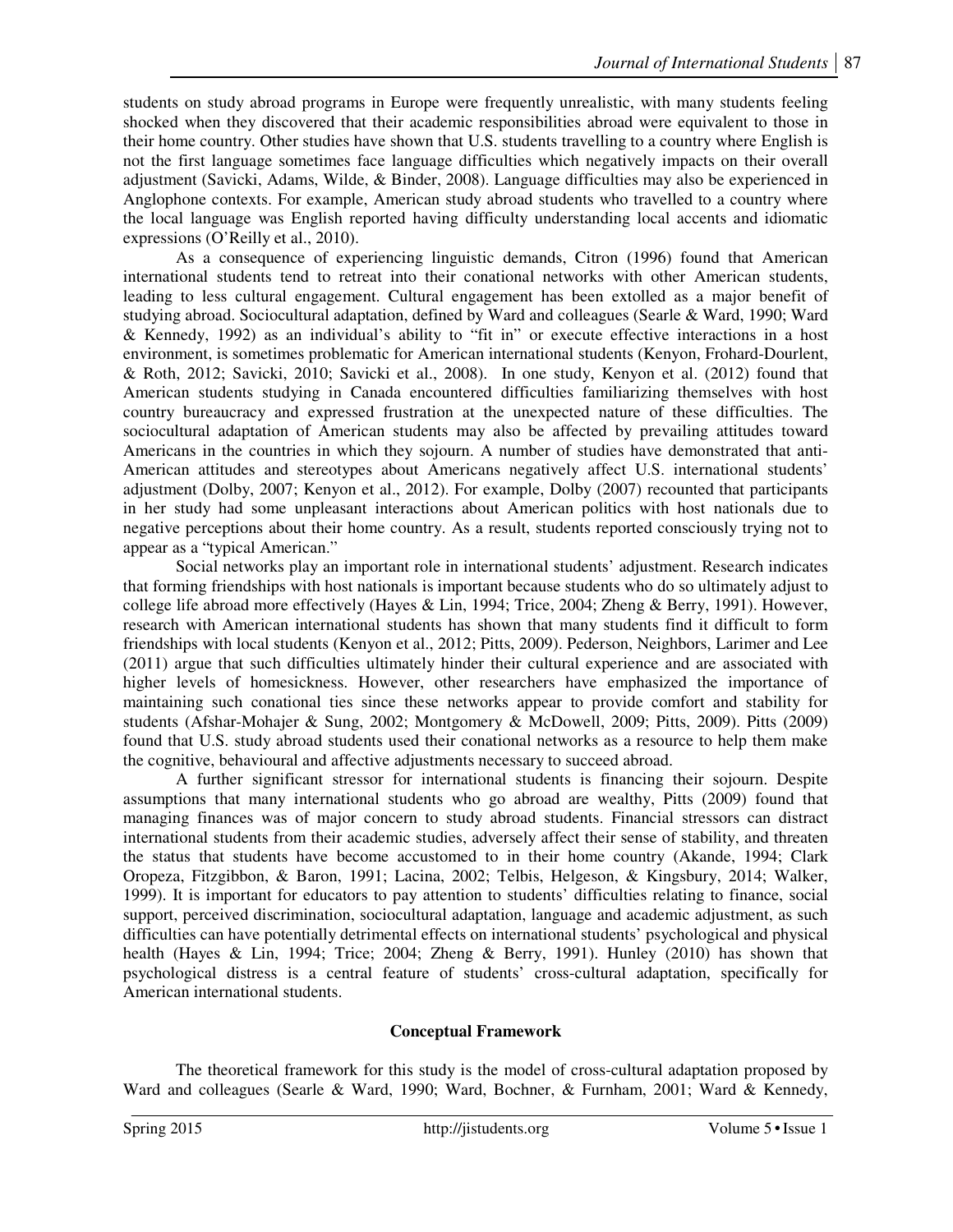1992; Ward & Kennedy, 1999; Ward & Searle, 1991). This model distinguishes between two domains of cross-cultural adaptation: (a) psychological adaptation (i.e., psychological wellbeing or satisfaction in a new cultural environment) and (b) sociocultural adjustment. Ward and Kennedy (1993) propose that psychological adaptation can best be understood in terms of a stress and coping framework and that sociocultural adaptation is best explained within a social skills or culture learning paradigm. This framework has much strength; for example, rather than emphasizing the negative aspects of crosscultural adaptation such as culture shock, it describes both social and affective components of adaptation, and views maladjustment as one outcome of the transition experience (James, Hunsley, Navara, & Alles, 2004; Oberg, 1960). Ward and Searle's (1991) theory of cross-cultural adaptation is one of the most comprehensive models in this area and was thus chosen as a framework for this research.

 This study explores the adaptation of both studying abroad for one semester or one academic year, and long-term degree seeking study abroad American international students. It is important to distinguish between these two groups as researchers have highlighted the need to take the characteristics of a sojourning group into account when investigating their experiences (O'Reilly et al., 2010; Ward  $\&$ Kennedy, 1993). In terms of differences between the two groups, Lewis and Niesenbaum (2005) propose that study abroad programs provide advantages that longer sojourns do not, including affordability, academic flexibility, and a time-frame and program that may seem less risky to students who are apprehensive about spending a longer period of time abroad. However, other research has shown that studying abroad brings with it particular stressors related to academic adjustment (Pitts, 2009). Compounding these problems, Pitts (2009) has proposed that study abroad programs do not afford students as many opportunities for intercultural growth, although the impact of this on American students' experiences is unclear. Also uncertain is the role that social support plays in the adaptation of study abroad versus long-term American international students. For example, O'Reilly (2011) has highlighted how study abroad students are generally more likely to be part of a structured program and invited to attend events organized by the host institution. As a result of this, they may find it easier to make friends with conational and other international students; something which has been shown to be highly effective for study abroad students in easing their adaption, but not in gaining the maximum cultural benefit from the exchange.

The aims of this study are to examine the cross-cultural adaptation of American international students in Ireland using Ward and Searle's framework, specifically by (a) exploring the experiences of study abroad and long-term American international students, and (b) comparing their experiences to those of a sample of host Irish students. The data used in this study were gathered as part of a larger research project exploring the psychological and sociocultural adaptation of a diverse group of international students in Ireland, the findings of which are detailed by O'Reilly et al. (2010) and O'Reilly, Hickey and Ryan (2013).

#### **Method**

#### **Data Collection**

Full ethical approval for this study was granted by the Human Research Ethics Board at the institution where this research was carried out. In accordance with data protection guidelines, an e-mail was initially sent by the institution's international office on behalf of the researchers to a list of students who met the definition of an international student (i.e., not an Irish citizen, resident or of Irish nationality). An e-mail was also sent to all Irish students by the relevant administration office. This email contained an invitation to take part in the study with a link to a secure online website, and a reminder e-mail was sent to students after one week. Participation in this study was voluntary. To increase the response rate, the survey was administered midway through the first semester of the 2009/2010 academic year at a time when students were not taking exams. The estimated response rates in this study were 18.76% for international students and 4.95% for host students.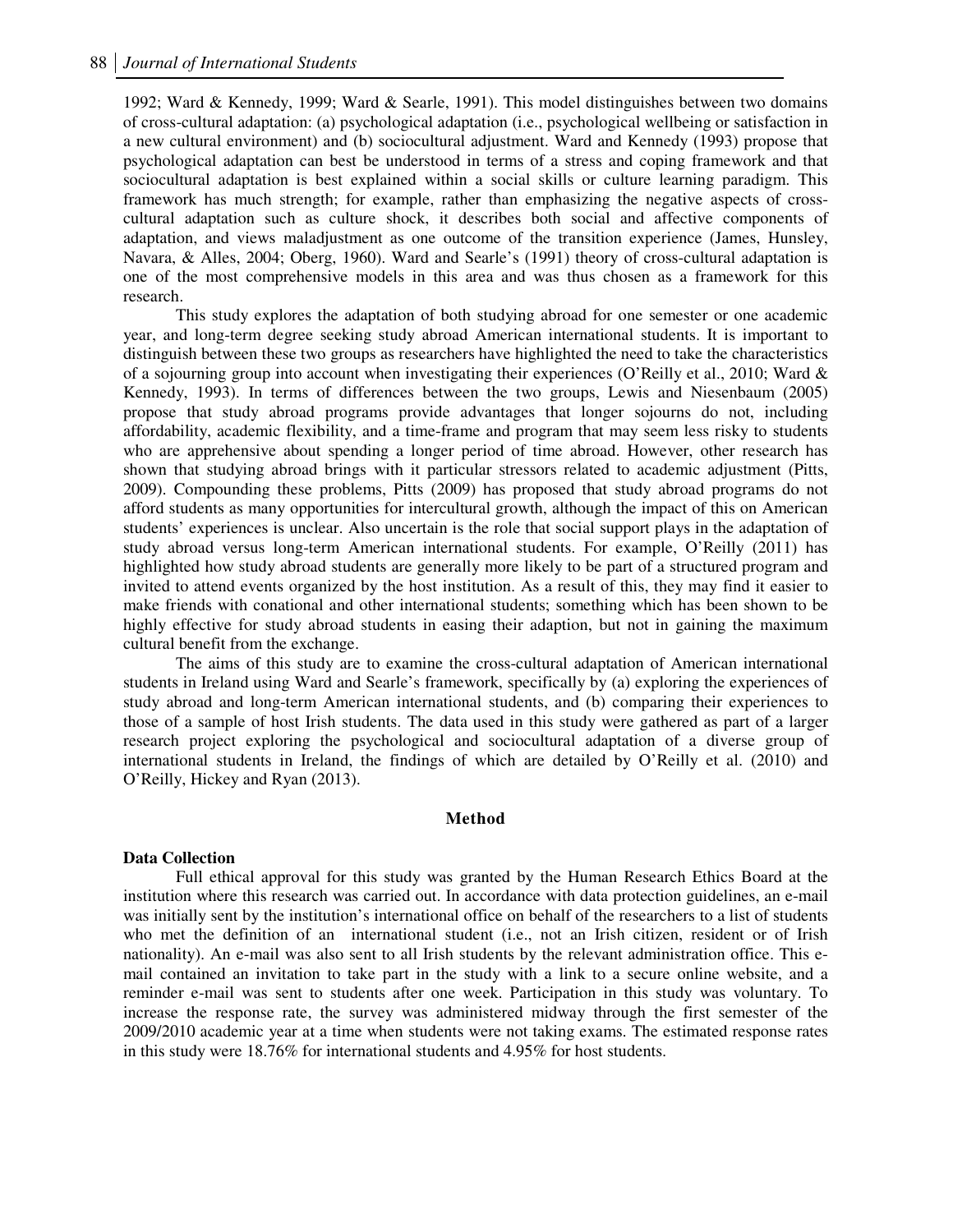## **Participants**

For the purposes of this study, data from international students who identified themselves American ( $n = 150$ ) were extracted from a larger data set (29.58% of the total sample). A random sample of 149 host students (constituting 17% of the total sample of Irish students) was also extracted. Of the 150 American participants, 99 were study abroad students and 51 were long-term international students (see Table 1).

As this table shows, the majority of study abroad (71.7%) and long-term (68.6%) students were female. Study abroad students were most likely to be undergraduate students (71.7%) and studying Arts & Celtic Studies (51.5%). On the other hand, American students enrolled in long-term programs were most likely to be postgraduate students (82.4%), and the majority of long-term international students were studying Arts & Celtic Studies (29.4%) or Life Sciences (29.4%). The majority of host students were also female (63.1%) undergraduate students (79.2%) studying Arts & Celtic Studies (29.5%).

### **Measures**

First, all participants completed a socio-demographic questionnaire designed by the authors which included questions on gender, faculty, time of arrival, degree level and academic satisfaction. Second, all participants completed the Measure of Perceived Social Support (MSPSS; Zimet et al., 1988) which assesses perceptions of social support from friends, family and a significant other. Responses to 12 items are scored on a seven-point scale and higher scores indicate higher levels of perceived social support. Next, participants completed the College Stress Inventory (CSI; Solberg et al., 1991) which comprises 25 stress items measuring academic, financial and social stress. Higher scores on this scale indicate higher levels of stress. Finally, all participants completed the Kessler Psychological Distress Scale (K10; Kessler et al., 2002). The K10 contains ten items which asks respondents to rate how often they have experienced various forms of distress in the previous 30 days. Higher scores on this measure indicate higher levels of psychological distress.

| <b>Characteristic</b>                 | American     | American     | Host (Irish)    |  |
|---------------------------------------|--------------|--------------|-----------------|--|
|                                       | Long-term    | Study abroad | <b>Students</b> |  |
|                                       | M(SD)        | M(SD)        | M(SD)           |  |
| Age                                   | 25.46 (3.97) | 20.85(1.45)  | 24.11 (7.43)    |  |
| Time post-arrival*                    | 14.33(19.15) | 3.62(5.34)   | 28.32 (21.52)   |  |
|                                       | $n(\%)$      | $n(\%)$      | $n(\%)$         |  |
| Sex                                   |              |              |                 |  |
| Female                                | 35(68.6)     | 71(71.7)     | 94(63.1)        |  |
| Male                                  | 16(31.4)     | 28(28.3)     | 55 (36.9)       |  |
| Degree Level                          |              |              |                 |  |
| Undergraduate                         | 9(17.6)      | 93 (93.9)    | 118 (79.2)      |  |
| Postgraduate                          | 42 (82.4)    | 6(6.1)       | 31(20.8)        |  |
| Faculty                               |              |              |                 |  |
| Arts and Celtic Studies               | 15(29.4)     | 51(51.5)     | 44 (29.5)       |  |
| Business & Law                        | 10(19.6)     | 26(26.3)     | 26(17.4)        |  |
| Engineering, Maths & Physical Science | 6(11.8)      | 9(9.1)       | 36(24.2)        |  |
| Human Sciences                        | 5(9.8)       | 4(4.0)       | 10(6.7)         |  |
| Life Sciences                         | 15(29.4)     | 9(9.1)       | 33(22.2)        |  |
| Total                                 | 51 (100)     | 99(100)      | 149 (100)       |  |

**Table 1 Socio-demographic Characteristics of American and Host Student Samples (***N* **= 299)** 

\* Time post-arrival refers to the number of months that have passed between participants' arrival in Ireland (long-term and study abroad international students) or enrollment in the university (host students) and data collection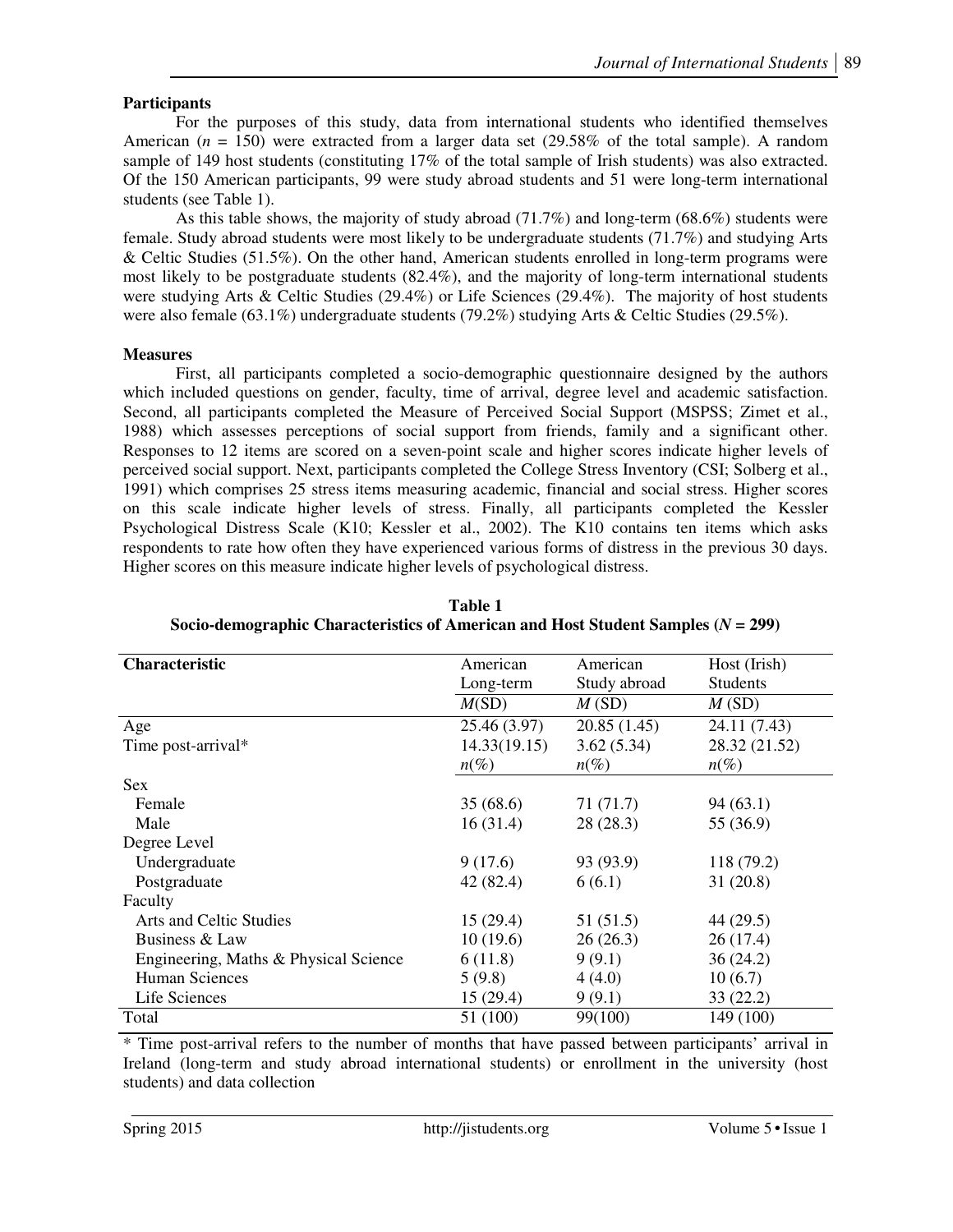International students also completed a measure of English language proficiency designed by the author. In addition, they completed the Index of Sojourner Social Support (ISSS; Ong & Ward, 2005). The ISSS is an 18-item measure which contains two subscales capturing socioemotional and instrumental support, and higher scores indicate better levels of social support. Two measures of social support were used to capture the specific levels of long-term international students' social support (Ong & Ward, 2005) and to allow for comparisons between the host sample and international student groups. The Sociocultural Adaptation Scale (SCAS; Ward & Kennedy, 1999) was also administered to international students. The SCAS has 29 items measuring the amount of difficulty experienced in a number of everyday activities, and higher scores indicate higher levels of sociocultural difficulties. Finally, international students completed the General Ethnic Discrimination Scale (GED; Landrine et al., 2006). Each of the 18 items on this scale assesses the frequency of discrimination in a different arena and asks participants to rate the stress level of their experiences. These measures were chosen as they have been shown to be reliable and valid in similar studies with college students, including international students. The reliability of the scales in this study was very good as Cronbach's alpha for the study instruments ranged between .74 and .97.

### **Data Analysis**

Descriptive analyses were first carried out to provide an insight into international students' experiences in Ireland. A series of one-way between-groups multivariate analyses (MANOVAs), between-groups analysis of variance tests (ANOVAs) and post-hoc analyses were then used to explore differences between long-term international students, study abroad students and host students.

|               | Measure                   | Range     | American      | American            | Host (Irish)             |
|---------------|---------------------------|-----------|---------------|---------------------|--------------------------|
|               |                           |           | Long-term     | <b>Study Abroad</b> | <b>Students</b>          |
|               |                           |           | $n = 51$      | $n = 99$            | $n = 149$                |
| Demographic   | Academic satisfaction     | $1-6$     | 4.31(0.97)    | 4.02(0.66)          | 4.08(1.05)               |
| Social        | Social support (MSPSS)    | $1 - 7$   | 5.62(0.97)    | 5.86(0.72)          | 5.51(1.08)               |
| Support       | Significant other support | $1 - 7$   | 5.52(1.4)     | 5.66(0.73)          | 5.48(1.48)               |
|               | Family support            | $1 - 7$   | 5.66(1.23)    | 6.03(0.96)          | 5.56(1.21)               |
|               | Friends support           | $1 - 7$   | 5.66(1.19)    | 5.95(0.73)          | 5.5(1.11)                |
|               | Social support (ISSS)     | $1-90$    | 58.79 (16.51) | 56.40 (13.75)       |                          |
|               | Instrumental support      | $1-45$    | 31.23 (8.92)  | 28.62 (7.95)        | $\overline{\phantom{0}}$ |
|               | Socioemotional support    | $1-45$    | 27.89 (8.4)   | 27.78 (6.93)        |                          |
| Cultural      | Sociocultural adaptation  | $1 - 145$ | 50.86 (12.7)  | 49.93 (13.34)       | $\qquad \qquad -$        |
|               | Discrimination frequency  | $1 - 108$ | 20.83 (4.39)  | 19.79 (4.97)        |                          |
|               | Discrimination appraisal  | $1 - 108$ | 21.86 (8.54)  | 19.1 (4.22)         |                          |
| Psychological | College stress            | $0 - 100$ | 15.73(10.6)   | 19.96(11.52)        | 20.14(13.51)             |
| Wellbeing     | Academic stress           | $0 - 40$  | 6.9(4.96)     | 8.1(5.49)           | 11.42 (7.24)             |
|               | Financial stress          | $0 - 28$  | 4.61(4.94)    | 3.81(3.8)           | 4.74(5.36)               |
|               | Social stress             | $0 - 32$  | 3.82(3.5)     | 4.71(3.48)          | 4.08(3.69)               |
|               | Psychological distress    | 10-50     | 19.22(5.61)   | 18.29 (5.83)        | 20.36 (6.95)             |

**Table 2 Mean (Standard Deviations) for American and Host Student Participants**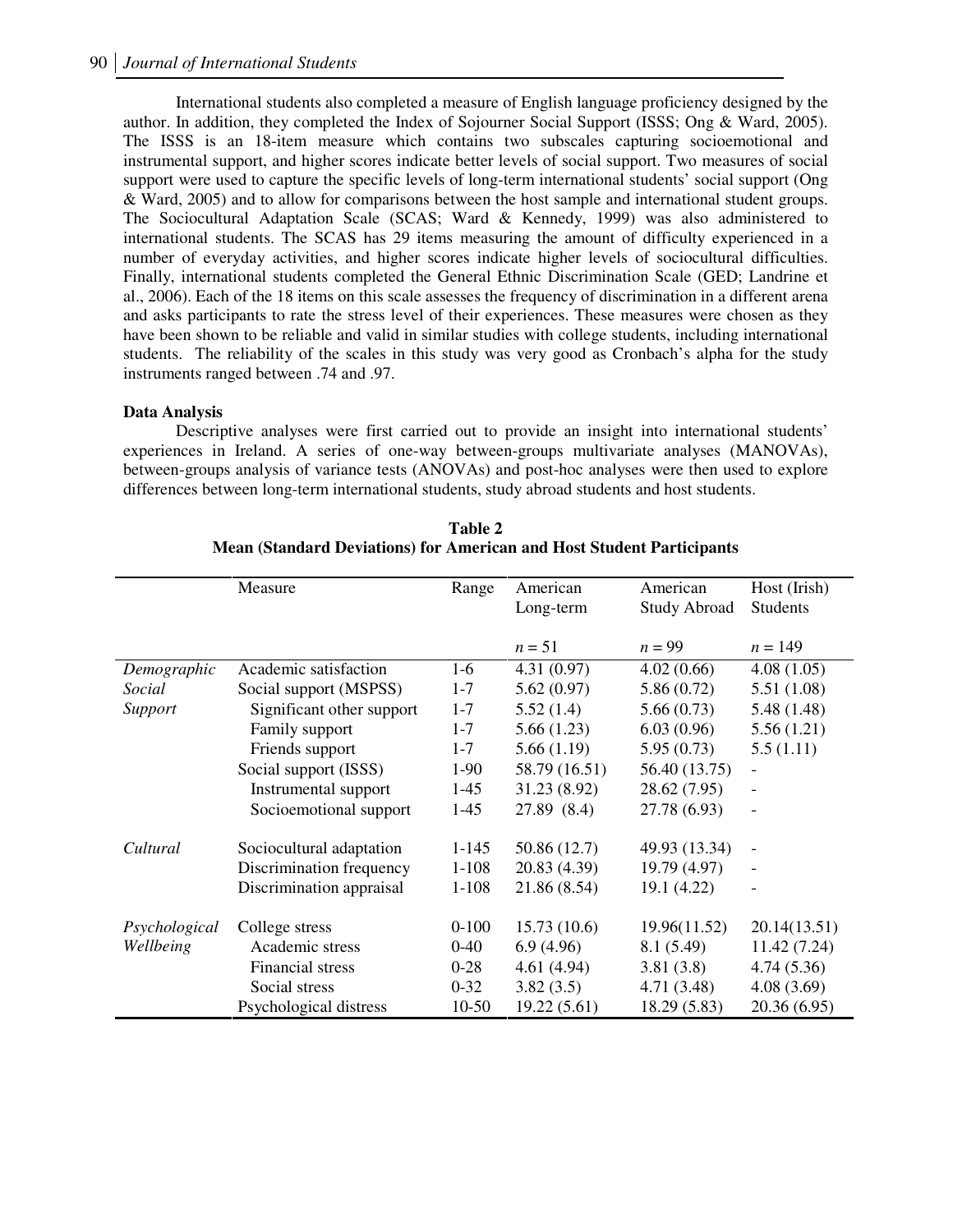## **Results**

Inspection of mean and standard deviation scores suggested that American international students were not experiencing significant adaptation difficulties. Subtle differences between international student groups were detected when these scores were examined, while differences between international students and their host (Irish) peers were also observed (see Table 2).

Results from the first MANOVA examining differences between long-term  $(n = 40)$  and study abroad (*n* = 76) international students on the measures of social support, sociocultural adaptation, college stress, academic satisfaction, perceived discrimination (GED frequency) and psychological wellbeing revealed there was a statistically significant difference between groups,  $F(7, 108) = 2.392$ ; *p* = .026; Pillai's Trace = .13, partial eta squared = .13. Long-term American international students had significantly higher levels of academic satisfaction than study abroad students (see Table 3). The second MANOVA examining differences between long-term international students  $(n = 43)$  and study abroad students  $(n = 84)$  on the subscales of the MSPSS, ISSS and CSI showed a statistically significant difference between groups,  $F(8, 118) = 2.208$ ;  $p = .031$ ; Pillai's Trace = .13, partial eta squared = .13. Here, long-term international students reported significantly higher levels of instrumental social support than students on study abroad programs (see Table 3).

A third MANOVA comparing the experiences of long-term American international students (*n* = 45), study abroad students (*n* = 87) and host students (*n* = 108) on measures of social support (MSPSS), college stress, academic satisfaction and psychological distress revealed a significant difference between the three groups,  $F(8, 470) = 2.917$ ;  $p = .003$ ; Pillai's Trace = .1, partial eta squared = .05. Significant differences were observed on the measures of perceived social support, college stress and psychological distress (see Table 4).

|                                        | American      | American      | F                | $\boldsymbol{p}$ |
|----------------------------------------|---------------|---------------|------------------|------------------|
|                                        | Long-term     | Study abroad  | $(df=1, 114)$    |                  |
|                                        | M(SD)         | M(SD)         |                  |                  |
| Academic satisfaction                  | 4.45(0.85)    | 4.01(0.66)    | 9.364            | $.003*$          |
| Perceived social support               | 5.64(0.86)    | 5.82(0.74)    | 1.342            | .249             |
| Sojourner social support               | 58.87 (15.85) | 56.64 (14.63) | 0.575            | .450             |
| Perceived discrimination* <sup>1</sup> | 21.03(4.41)   | 19.91 (5.08)  | 1.383            | .242             |
| Sociocultural adaptation               | 50.03 (12.22) | 48.86 (14.14) | 0.196            | .659             |
| College stress                         | 14.75 (8.68)  | 15.96 (11.24) | 0.354            | .553             |
| Psychological distress                 | 19.05 (4.94)  | 18.47(6.17)   | 0.261            | .611             |
|                                        | American      | American      | $\boldsymbol{F}$ | $\boldsymbol{p}$ |
|                                        | Long-term     | Study abroad  | $(df=1, 114)$    |                  |
|                                        | M(SD)         | M(SD)         |                  |                  |
| Socioemotional support                 | 28.16 (7.95)  | 27.83 (6.92)  | 0.58             | .810             |
| Instrumental support                   | 31.72 (8.36)  | 28.34 (7.87)  | 5.014            | $.027*$          |
| Academic stress                        | 7.00(4.85)    | 7.58(4.56)    | 0.445            | .506             |
| Financial stress                       | 4.05(3.84)    | 3.71(3.7)     | 0.224            | .637             |
| Social stress                          | 3.81(3.69)    | 4.58(3.37)    | 1.389            | .241             |
| Friends social support                 | 5.73(1.04)    | 5.95(0.73)    | 1.87             | .174             |
| Family social support                  | 5.72(1.21)    | 6.06(0.9)     | 3.315            | .071             |
| Significant other social support       | 5.57(1.35)    | 5.67(1.07)    | 0.194            | .661             |

**Table 3 Differences between American Students on Long-Term and Study Abroad Programs** 

\*<sup>1</sup> Frequency of perceived discrimination; appraisal of discrimination not included so as to avoid violating assumption of multicollinearity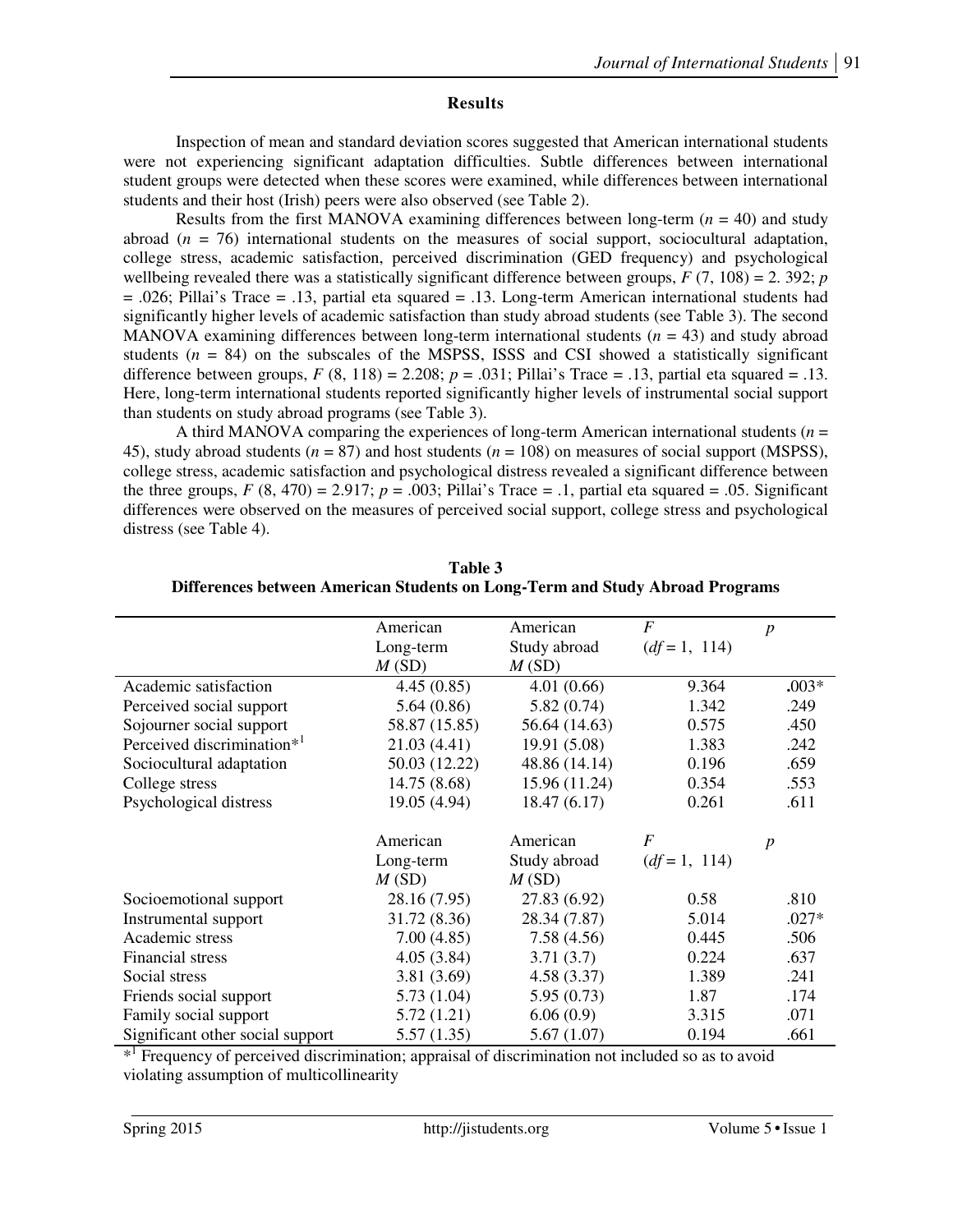Although no significant differences in levels of psychological distress were observed, *F* (2, 277)  $p = 2.933$ ;  $p = .055$ , there were significant differences on the measures of perceived social support, *F* (2, 292) = 3.981; *p* =.02, *power* = .026 and college stress, *F* (2, 294) = 3.924; *p* = .038, *power* = .021. Posthoc analyses revealed that study abroad students had significantly higher levels of perceived social support  $(d = .35)$  than Irish students, while American students in long-term programs had significantly lower levels of college stress compared to Irish students (*d* = -4.42).

A final MANOVA examining differences between the American student groups and Irish students on the MSPSS and CSI subscales revealed a significant difference between the groups, *F* (12,  $528$ ) = 5.916;  $p = .000$ ; Pillai's Trace = .24, partial eta squared = .12. Significant differences were observed on the measures of academic stress, and perceived friends and family social support (see Table 4). There were significant differences on the measures of perceived support from friends,  $F(2, 290) =$ 5.795; *p* = .003, *power* = .038 and family, *F* (2, 291) = 5.095; *p* = .007, *power* = .034. Study abroad students reported higher levels of perceived support from family  $(d = .47)$  and friends  $(d = .45)$  than Irish students. Results also showed a significant difference in levels of academic stress between groups,  $F(2, 285) = 13.076$ ;  $p = .000$ , *power* = .84. Irish students reported significantly higher levels of academic stress than American international students in long-term  $(d = 4.52)$  and study abroad  $(d = 2.52)$ 3.33) programs.

#### **Table 4 Differences between Long-term and Study Abroad American International Students and Host National Students**

|                           | American            | American    | Host          | $\boldsymbol{F}$ | $\boldsymbol{P}$ |
|---------------------------|---------------------|-------------|---------------|------------------|------------------|
|                           | <b>Study Abroad</b> | Long-term   | M(SD)         | $(df = 2, 237)$  |                  |
|                           | M(SD)               | M(SD)       |               |                  |                  |
| Academic satisfaction     | 4.03(0.69)          | 4.4(0.89)   | 1.02(4.14)    | 2.532            | .082             |
| College stress            | 16.23 (10.93)       | 15.4(8.69)  | 20.79 (14.17) | 4.768            | $.009*$          |
| Psychological distress    | 18.36 (5.87)        | 19.22(5.67) | 20.69(6.75)   | 3.459            | $.033*$          |
| Perceived social support  | 5.83(0.71)          | 5.6(0.9)    | 5.5(0.93)     | 3.194            | $.043*$          |
|                           |                     |             |               |                  |                  |
|                           | American            | American    | Host          | F                | $\boldsymbol{P}$ |
|                           | <b>Study Abroad</b> | Long-term   | M(SD)         | $(df = 2, 269)$  |                  |
|                           | M(SD)               | M(SD)       |               |                  |                  |
| Family support            | 6.07(0.90)          | 5.68(1.23)  | 5.56(1.21)    | 5.887            | $.003*$          |
| Friends support           | 5.96(0.73)          | 5.73(1.07)  | 5.51(1.07)    | 6.05             | $.003*$          |
| Significant other support | 5.67(1.10)          | 5.53(1.42)  | 5.5(1.47)     | .469             | .626             |
| Social stress             | 4.71(3.43)          | 3.75(3.55)  | 3.95(3.62)    | 1.673            | .190             |
| Academic stress           | 7.74(4.52)          | 6.72(4.77)  | 11.19(7.1)    | 14.16            | $.000*$          |
| Financial stress          | 3.75(3.73)          | 4.11(4.31)  | 4.79 (5.48)   | 1.353            | .260             |

#### **Discussion**

The aim of this study was to examine the experiences of long-term and study abroad American international students in Ireland. One clear finding to emerge is that American international students reported mainly positive experiences. For example, long-term international students reported lower levels of overall college stress compared to host students. This is an important finding and one which should be highlighted as research on international students tends to emphasize students' adaptation problems. Some studies have shown that many international students adapt well to life in a new country (O'Reilly et al., 2010; Berno & Ward, 2004; Myles & Cheng, 2003; Rajapaksa & Dundes, 2002;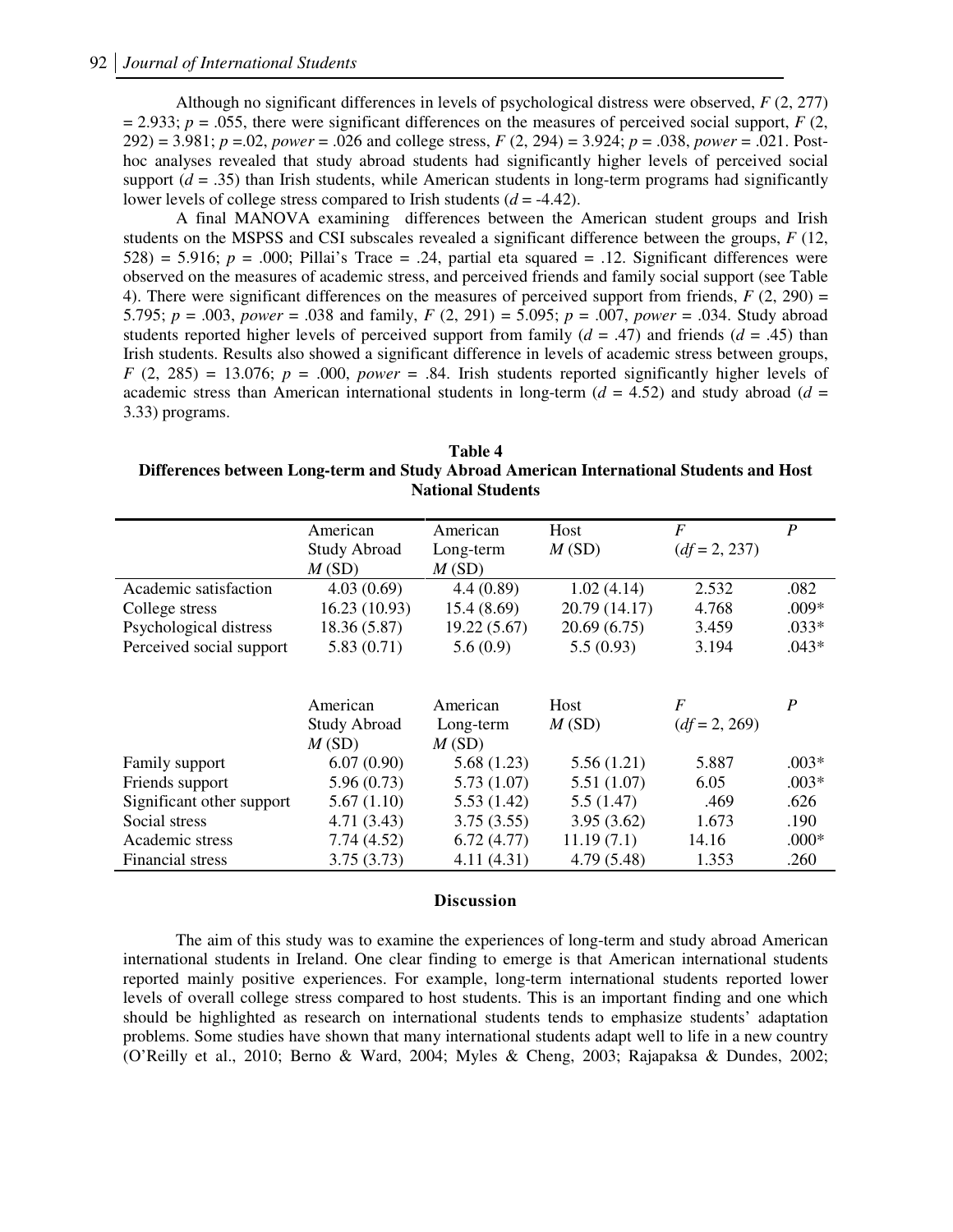Spencer-Oatey & Xiong, 2006). Often, the positive aspects of cross-cultural adaptation are overlooked and an emphasis is placed on the negative aspects of international students' experiences abroad.

In understanding the positive outcomes for American students, it should be noted that study abroad students reported having higher levels of social support compared to Irish students. A relevant factor is that most of the American study abroad students in the study institution are housed with other international students in on-campus accommodation or else tend to live with other international students from their home university in designated off-campus accommodation. This may be helpful in providing students with additional sources of social support and these conational networks are likely to have provided students with comfort and stability (Afshar-Mohajer & Sung, 2002; Montgomery & McDowell, 2009). Typically, there are also a number of structures put in place in home and host institutions to support study abroad students. For example, at the institution where this research was carried out there is a dedicated administrative unit to support North American students on study abroad programs. Such resources are likely to impact on students' levels of social support.

Typically, friendships with other international students and overseas ties act as a source of socioemotional support for international students while friendships with host nationals are a source of instrumental social support (Ong & Ward, 2005). The current study showed that American students in long-term academic stays had significantly higher levels of instrumental social support compared to study abroad students. That is, American long-term international students appear to have formed more friendships with host students which they were able to use as a way of obtaining tangible assistance and informational support. Thus, while living with other study abroad international students may have benefitted students in facilitating their access to supportive friendships with other international students, at the same time this may have reduced their impetus to engage with host nationals. Ultimately, this is something which Pederson and colleagues (2011) have argued hinders international students' experiences abroad. However, while study abroad students may have missed out somewhat on the benefits of interacting more with host students, the lower levels of instrumental social support reported by study abroad students did not significantly increase their levels of sociocultural or psychological difficulties.

This finding may have been impacted by length of time abroad, as the long-term international students in this study were living in Ireland longer than their study abroad peers. Thus, they may have had more time to develop relationships with domestic/host students. Studies examining the relationship between length of residence abroad and international students' adaptation have provided conflicting results. Although some studies have found evidence to support the hypothesis that length of residence and international students' adaptation are related (Jou & Fukada, 1996; Zhang, 2009), others have found no support for this association (Ye, 2006; Wei, Heppner, Mallen, Ku, Kelly, & Wu, 2007).

The critical importance of considering the issue of international students' academic adjustment has been highlighted here and elsewhere (Chung et al., 2006; Pitts, 2009). It is therefore noteworthy that this study revealed American international students had significantly lower levels of academic stress than host students. This finding does not accord with the general literature which shows that international students tend to experience academic adjustment difficulties which are attributable to several factors (Coates & Dickinson, 2012; Chung et al., 2006; Pitts, 2009). One possibility is that American international students are more able academically than general samples of host students. Relevant to this was the observation that there were differences in levels of academic satisfaction within the American international student sample. While study abroad students are often viewed as academic tourists with few academic stressors, findings from this study revealed American long-term international students are actually more satisfied academically than their peers on study abroad programs. This finding may be linked to the fact that study abroad students have to adjust very quickly to a new institution's methods of teaching and assessment since their grades are frequently taken into account by their home institution. On the other hand, long-term international students have the opportunity to acquaint themselves over a longer time period to the host institution's teaching and learning practices as well as to the expectations in the host institution. Indeed, this finding accords with the suggestion put forward by Pitts (2009) that American study abroad students often have unrealistic expectations about their academic responsibilities abroad. Another factor that may have contributed to this finding is the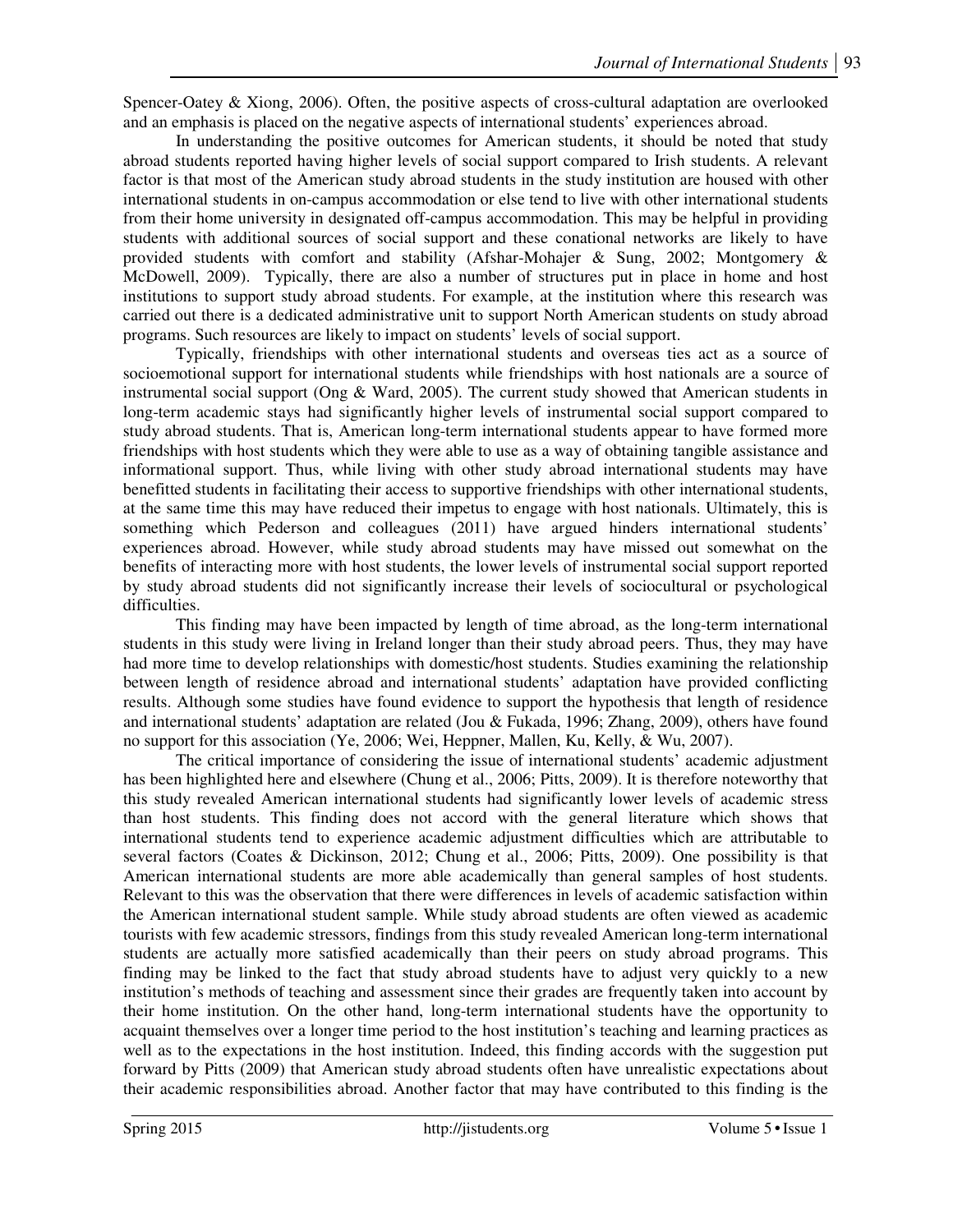different composition of the American students in short and long-stay programs. The majority of students sampled here in the former category were undergraduate students, while most of the American students in long-stay programs were postgraduates. Previous research has indicated that there are some differences between undergraduate and postgraduate students depending on what aspect of adaptation is being studied (Yanhong Li & Kaye 1998; Rienties & Tempelaar 2013). Thus, it may have been the case that differences in academic adjustment were to some extent linked with stage of study and further research is needed on this issue.

Although American international students appeared to be reasonably well adjusted inspection of their mean scores revealed they were experiencing moderate levels of sociocultural adaptation difficulties. This finding supports the results of Kenyon et al.'s (2012) study which showed that American students studying in culturally similar country to the U.S. encountered a range of sociocultural challenges. Another issue of some concern is that American international students reported moderate levels of distress. However, this finding must be interpreted against the backdrop of the relatively high levels of psychological distress reported among the host sample in the present study. The economic changes that occurred around the time of data collection are likely to have impacted on Irish students' wellbeing. In 2009, Ireland was in the midst of an economic recession which was accompanied by a sharp decline in employment rates and increase in emigration. For example, data published by the Irish Central Statistics Office (CSO) revealed that in 2009, for the first time since 1995, more people left Ireland than moved there.

Finally, while results from this study revealed that American students reported relatively low levels of discrimination in Ireland, a small number of American international students had experienced some form of discrimination since arriving and found such experiences stressful. It is likely that these American students were subject, like many American citizens abroad, to shifting levels of anti-Americanism that are linked with politics and world events (Dolby, 2007; Kenyon et al., 2012).

#### **Practical Implications and Limitations**

Although this study had manystrengths, there are a number of limitations which must be considered. In the first instance the majority of study abroad students in this study were undergraduate students whereas most long-term international students were studying at postgraduate level. Although this pattern also reflects the composition of international students in Ireland (Educational Ireland, 2012), it is possible that the significant differences observed between long-term and short-term international students were attributable to variations in stage of study. One further limitation is that this study was conducted at one HEI in Ireland. As institutional culture has been shown to have a strong impact on the learning culture of international and host students, research with students from a selection of HEIs may produce different findings (Campbell & Hourigan 2008). It also should be noted that effect sizes for some of the statistical analyses indicate that the magnitude of the differences between mean scores are small. Finally, participants were not asked about their reasons for studying abroad. It may have been the case that there were differences between students who self-selected to study abroad and those who were required to do so.

The results of this research have important implications for those involved with preparing American students for travelling abroad to study, as well as service providers in the institutions to which American students travel. Given that American international students were experiencing moderate levels of sociocultural adaptation difficulties, service providers should consider organizing workshops focusing on differences in cultural practices with groups of American international students and host students planning to go on an exchange to the U.S. In addition to focusing on sociocultural challenges, these workshops might focus on differences in academic environments which would be helpful for study abroad students experiencing low levels of academic satisfaction. Yeh and Inose (2003) propose that skill-training workshops and cultural exchange groups foster a sense of community for international students. Such workshops might also provide American study abroad students with an additional source of instrumental social support through facilitating interaction between international and host students.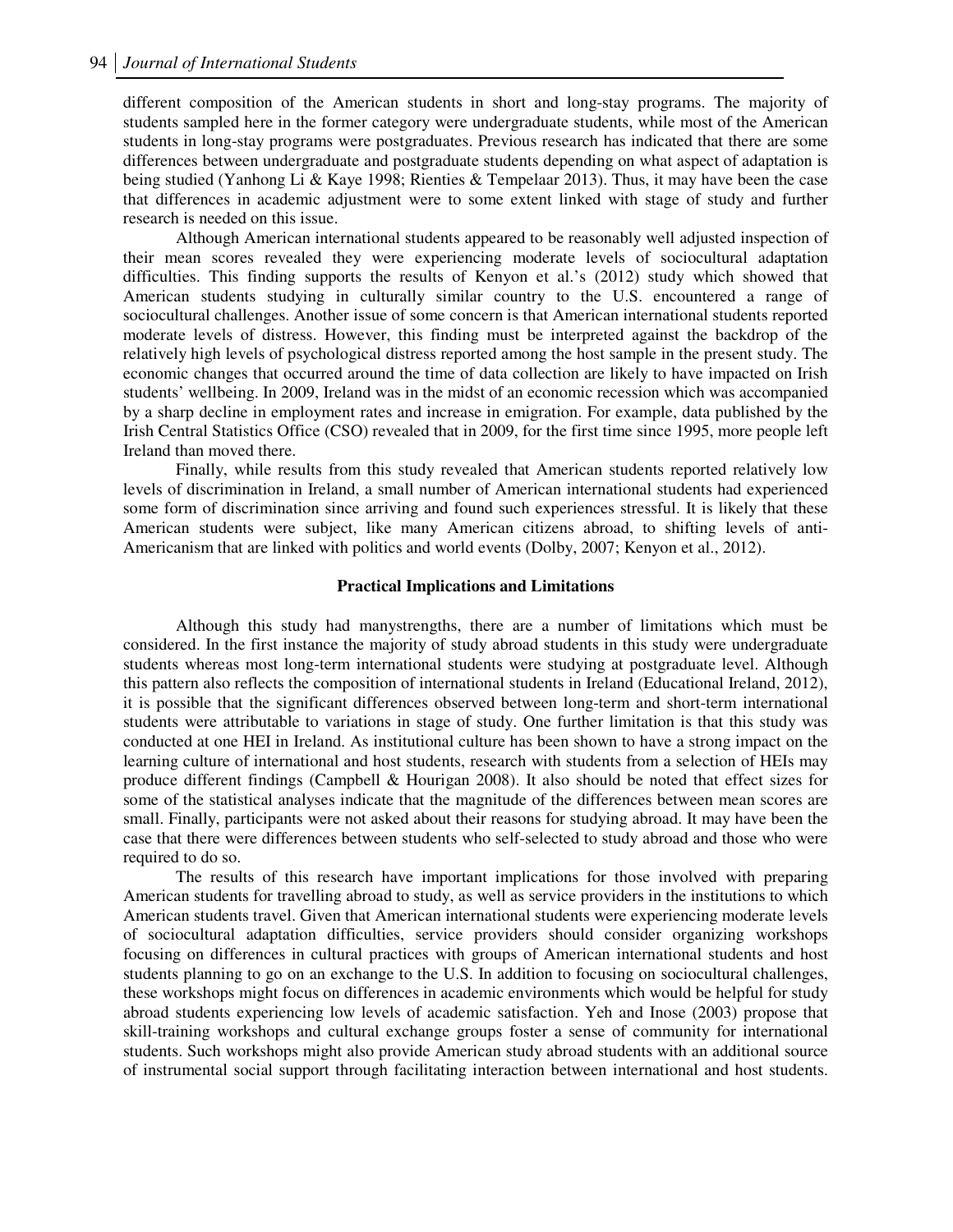However, it is important to point out that O'Reilly (2011) found international students sometimes do not perceive any benefits from participating in such programs and feel host students do not engage sufficiently with these programs. This points to a need to adapt peer mentoring programs to make them more attractive for host students and to try to facilitate students' interactions in more fun and creative ways. Predeparture attempts by service providers to raise American international students' awareness about some of the sociocultural issues relevant to their host country such as differences in humor, accent and interaction styles among host national young adults would also be helpful.

At the receiving end, assumptions regarding the academic commitment of American study abroad students need to be reviewed. Specifically, any perception among teaching staff that study abroad students from the U.S. are likely to be less than committed to their studies should be addressed. Furthermore, teaching staff need to be informed about the types of international students taking their courses and made aware of any issues that are relevant to their teaching and assessment, such as addressing their concerns about expectations and standards. Given some international students in this study reported experiences of discrimination, a presentation to staff at the host institution on the normalization of anti-Americanism in recent years and the impact of perceived discrimination on the psychological adaptation of international students might be helpful. Similarly, outlining to American international students before their departure that, while discrimination is not widespread, they may interact with individuals who have negative perceptions about the U.S. and educating students about how to respond in such situations would be helpful.

### **Conclusion**

It is likely that over the next few years, increasing numbers of American students will opt to spend some time abroad as an international student. Thus, it is important to have an understanding of American international students' adaptation experiences. This study shows that while there are some subtle differences within the international student population, many American students in both short and long-stay programs adjust well to student life in Ireland. However, it also shows that some American students experience some challenges and that there are a number of practical ways in which educators can address these challenges in order to facilitate American students' cross-cultural adaptation.

### **References**

- O'Reilly, A. (2011). *The psychological and sociocultural adaptation of international students in Ireland*  (Unpublished doctoral dissertation). University College Dublin, Ireland.
- O'Reilly, A., Hickey, T., & Ryan, D. (2013). Higher education professionals' perspectives on international student experiences of life and learning in Ireland: A qualitative study. *Irish Educational Studies, 32*(3), 355–375.
- O'Reilly, A., Ryan, D., & Hickey, T. (2010). The psychological and sociocultural adaption of short-term international students in Ireland. *Journal of College Student Development, 51,* 584–598.
- Afshar-Mohajer, R., & Sung, E. (2002). *The stigma of inclusion: Racial paternalism/separatism in higher education*. Retrieved from

http://www.nycivilrights.org/reports/pdfs/nycrc\_campusreport.pdf

- Akande, (1994). The international students at the University of Ibadan. *International Journal of Adolescence and Youth, 5*, 127–138.
- Arthur, N. (2003). *Counseling international students: Clients from around the world*. New York, NY: Kluwer Academic/ Plenum Publishers.
- Berno, T., & Ward, C. (2004). *Cross-cultural and educational adaptation of Asian students in New Zealand*. Retrieved from http://www.asianz.org.nz/research/wardbernoreport.pdf.
- Campbell, M., & Hourigan, N. (2008). Institutional cultures and development education. *Development Education and Research, 7*, 35–47.
- Central Statistics Office [CSO] (2009). Population and migration estimates. Retrieved from http://www.cso.ie/releasespublications/documents /population/current/popmig.pdf.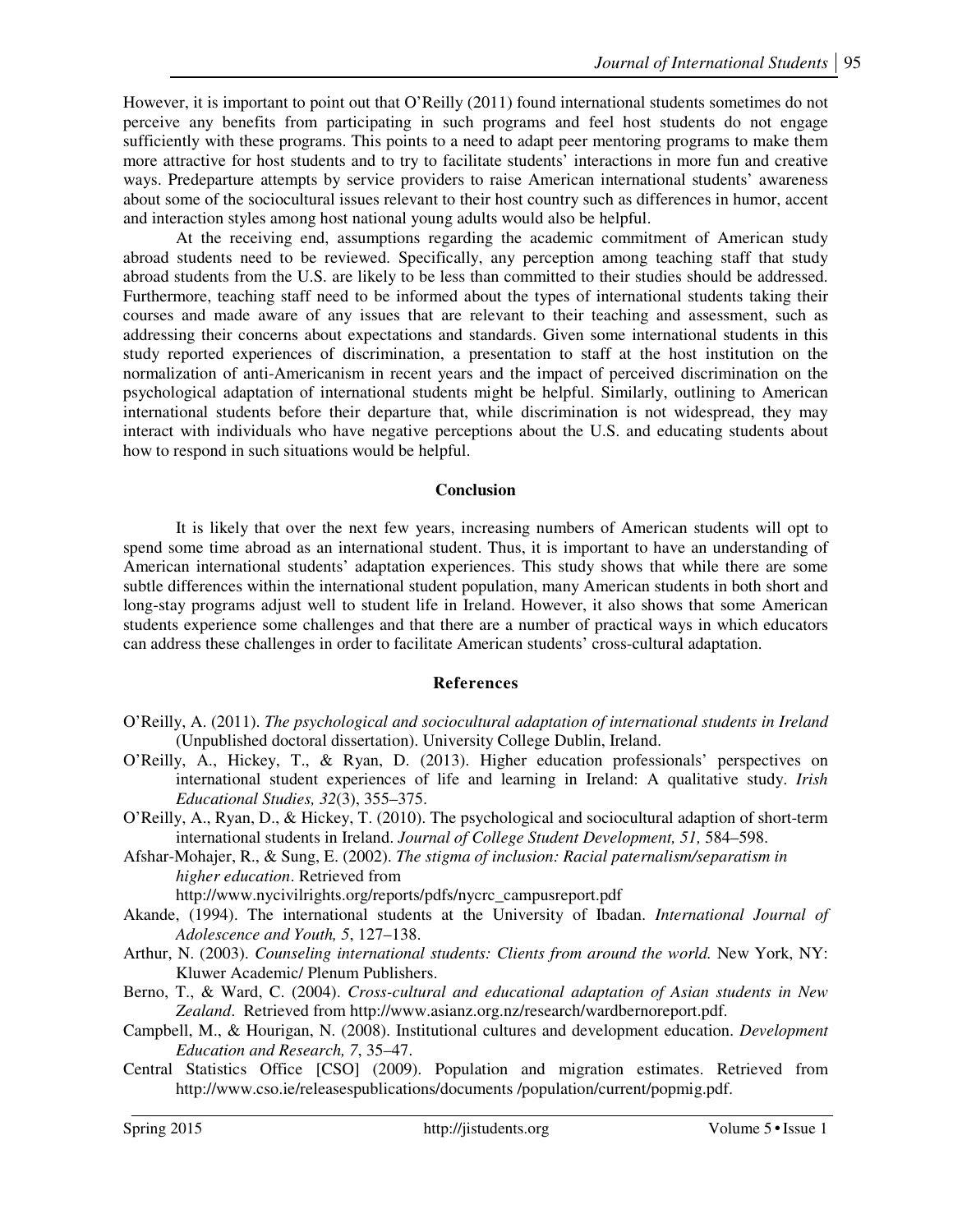- Chung, M., Kelliher, M., & Smith, W. (2006). *Managing academic support for international students: The appropriateness of a learning support unit in an Australian tertiary institutio*n. Australia: Monash University Press.
- Citron, J. L. (1996). *Short-term study abroad: Integration, third culture formation, and re-entry*. Paper presented at the NAFSA Annual Conference, Phoenix, AZ.
- Clark Oropeza, B. A., Fitzgibbon, M., & Baron, A. (1991). Managing mental health crises of foreign college students. *Journal of Counseling and Development*, *69*, 280–284.
- Clarke, I., Flaherty, T. B., Wright, N. D., & McMillen, R. M. (2009). Student intercultural proficiency from study abroad programs. *Journal of Marketing Education, 31*(2), 173–181.
- Coates, N., & Dickinson. J. (2012). Meeting international postgraduate student needs: a programmebased model for learning and teaching support. *Innovations in Education and Teaching International, 49*(3), 295-308
- Department of Education and Skills Ireland (2010). *Investing in global relationships: Ireland's international education strategy 2010*–*15.* Dublin: Government Printing Office.
- Dolby, N. (2007). Reflections on nation: American undergraduates and education abroad. *Journal of Studies in International Education, 11*(2), 141–156.
- Education Ireland (2012). *International students in Irish higher education 2011/2012*. Dublin, Ireland: Enterprise Ireland.
- Hayes, R.L., & Lin, H.R. (1994). Coming to America: Developing social support systems for international students. *Journal of Multicultural Counseling and Development, 22, 7–16.*
- Hunley, H. A. (2010). Students' functioning while studying abroad: The impact of psychological distress and loneliness. *International Journal of Intercultural Relations, 34*, 386–392.
- Institute for International Education (2008). Exploring host country capacity for increasing U.S. study abroad. Retrieved from http://www.iie.org/Research-and-Publications/Publications-and-Reports/IIE-Bookstore/Exploring-Host-Country-Capacity-for-Increasing-US-Study-Abroad.
- Institute for International Education (2012). U.S. students in overseas degree programs: Key destinations and fields of study. Retrieved from http://www.iie.org/Research-and-Publications/Publications-and-Reports/IIE-Bookstore/ US-Students-In-Overseas-Degree-Programs.
- James, S., Hunsley, J., Navara, G.S., & Alles, M. (2004). Marital, psychological, and sociocultural aspects of sojourner adjustment: Expanding the field of enquiry. *International Journal of Intercultural Relations, 28*(2), 111–126.
- Jou, Y.H., & Fukuda, H. (1996). Influences of social supports and personality on adjustment of Chinese students in Japan. *Journal of Applied Social Psychology, 26*(20), 1795–1802.
- Kagan, H., & Cohen, J. (1990). Cultural adjustment of international students. *Psychological Science, 1,*  133–137.
- Kenyon, K., Frohard-Dourlent, H., & Roth, W.D. (2012). Falling between the cracks: Ambiguities of international student status in Canada. *Canadian Journal of Higher Education, 42*(1), 1–24.
- Kessler, R. C., Andrews, G., Colpe, L. J., Hiripi, E., Mroczek, D. K., Normand, S.–L. … Zaslavsky, A. M. (2002). Short screening scales to monitor population prevalences and trends in non–specific psychological distress. *Psychological Medicine, 32*, 959–976.
- Lacina, J.G. (2002). Preparing international students for a successful social experience in higher education. *New Directions for Higher Education, 117*, 21–28.
- Landrine, H., & Klonoff, E. A., Corral, I., Fernandez, S., & Roesch, S. (2006). Conceptualizing and measuring ethnic discrimination in health research. *Journal of Behavioral Medicine, 29*, 79–94.
- Lewis, T. L., & Niesenbaum, R. A. (2005). The benefits of short-term study abroad *The Chronicle of Higher Education: The Chronicle Review, 51*(39), B20.
- Montgomery, C., & McDowell, L. (2009) Social networks and the international student experience: A community of practice? *Journal of Studies in International Education, 13*(4), 455–466.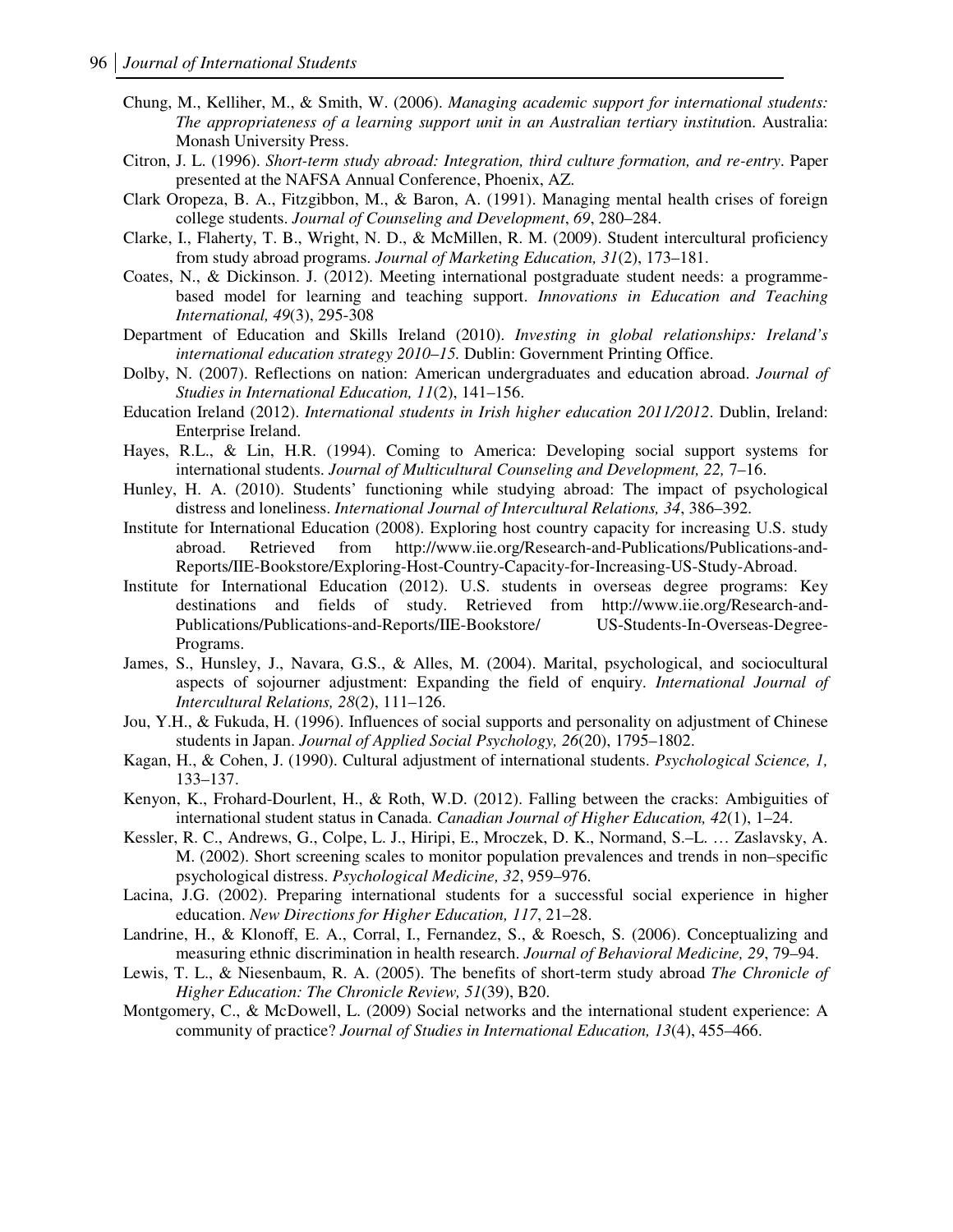- Myles, J., & Cheng, L. (2003). The social and cultural life of non-native English speaking international graduate students at a Canadian university. *Journal of English for Academic Purposes, 2*, 247– 263.
- Oberg, K. (1960). Cultural shock: Adjustment to new cultural environments. *Practical Anthropology, 7*, 177–182.
- Ong, A. S., & Ward, C. (2005). The construction and validation of a social support measure for sojourners: The index of sojourners social support () scale. *Journal of Cross-cultural Psychology, 36*, 637–661.
- Open Doors (2012). Fast facts 2012. Retrieved from http://www.iie.org/en/Research-and-Publications/Open-Doors.
- Pedersen, E.R., Neighbors, C., Larimer, M.E., & Lee, C.M. (2011). Measuring sojourner adjustment among American students studying abroad. *International Journal of Intercultural Relations, 35*, 881–889.
- Pitts, M. J. (2009). Identity and role of expectations, stress, and talk in short-term student sojourner Adjustment: An application of the integrity theory of communication and cross cultural adaptation. *International Journal of Intercultural Relations, 33*, 450–462.
- Rajapaksa, S., & Dundes, L. (2002). It's a long way home: International student adjustment to living in the United States. *College Student Retention, 4*, 15–28.
- Rienties, B., & Tempelaar. D. T. (2013). The role of cultural differences of international students on academic and social integration and academic performance in the Netherlands. *International Journal of Intercultural Relations, 37*(2), 188–201.
- Savicki, V. (2010). Implications of early sociocultural adaptation for study abroad students. *Frontiers: The Interdisciplinary Journal of Study Abroad, 19,* 205–223.
- Savicki, V., Adams, I., Wilde, A., & Binder, F. (2008). Intercultural development: Topics and sequences. *Frontiers: The Interdisciplinary Journal of Study Abroad, 15*, 111–126.
- Searle, W., & Ward, C. (1990). The prediction of psychological and sociocultural adjustment during cross-cultural transitions. *International Journal of Intercultural Relations, 14*(4), 499*–*464.
- Solberg, S. V., Valdez, J., Villarreal, P., & Falk, S. (1991). *Validation of a perceived stress measure for Hispanic students*. Paper presented at the 99<sup>th</sup> annual meeting of the American Psychological Association, San Francisco, CA.
- Spencer-Oatey, H., & Xiong, Z. (2006). Chinese students' psychological and sociocultural adjustments to Britain: An empirical study. *Language, Culture and Curriculum, 19*(1), 37–53.
- Telbis, N.M., Helgeson, L., & Kingsbury, C. (2014). International students' confidence and academic success. *Journal of International Students, 4*(4), 330–341.
- Trice, A. G. (2004). Mixing it up: International graduate students' social interactions with American students. *Journal of College Student Development, 45*, 671–687.
- Walker, P. (1999). Market research: A poor substitute for a scholarly investigation into international education issues in Britain. *Journal of International Education, 10*(1), 6–13.
- Ward, C., Bochner, S., & Furnham, A. (2001). *The psychology of culture shock.* Hove, East Sussex: Routledge.
- Ward, C., & Kennedy, A. (1992). Locus of control, mood disturbance, and social difficulties during cross-cultural transitions. *International Journal of Intercultural Relations, 16*, 175–194.
- Ward, C., & Kennedy, A. (1993). Where's the "culture" in cross-cultural transition? Comparative studies of sojourner adjustment. *Journal of Cross-Cultural Psychology, 24,* 221–249.
- Ward, C., & Kennedy, A. (1999). The measurement of sociocultural adaptation. *International Journal of Intercultural Relations, 23,* 659–676.
- Ward, C., & Searle, W. (1991). The impact of value discrepancies and cultural identity on psychological and sociocultural adjustment of sojourners. *International Journal of Intercultural Relations, 15,*  209–225
- Wei, M., Heppner, P.P., Mallen, M.J., Ku, T.-Y., Kelly, Y.-H.L., & Wu, T.-F. (2007). Acculturative stress, perfectionism, years in the United States, and depression among Chinese international students. *Journal of Counseling Psychology, 54*(4)*,* 385–394.